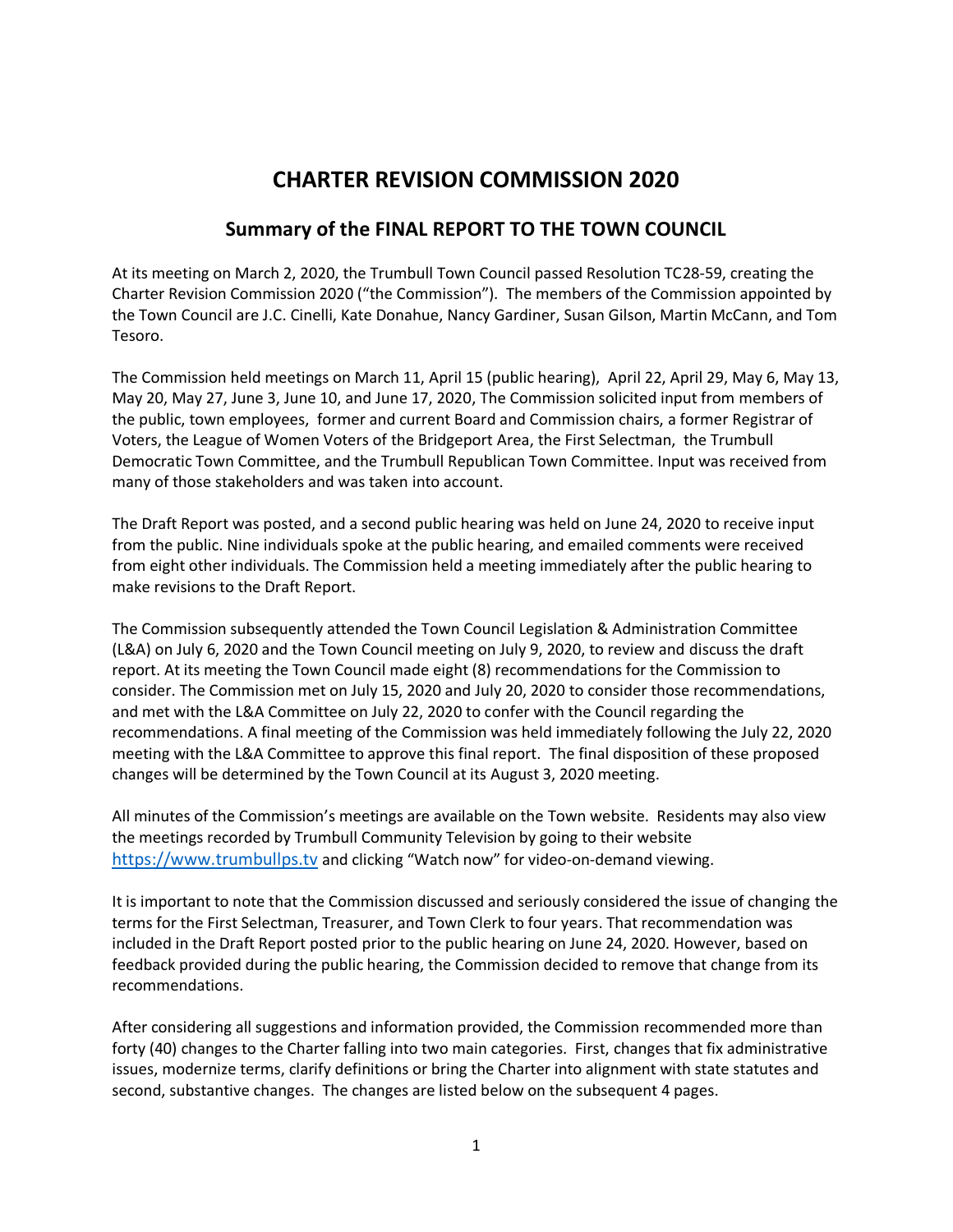For more information please see the full [Charter Commission Report](../Final%20Documents/CRC%202020%20Final%20Report%207.26.20.docx) and the red-lin[e Charter.](../Final%20Documents/Charter%20with%20recommendations%207.26.20.docx)

The substantive changes recommended are:

| <b>Chapter/Section</b><br>#    | <b>Intent and Purpose of Proposed Revision</b>                                                                                                                                                                                                                                                                                                                                                                                                                                                                    | <b>Charter</b><br>Page | <b>Report</b><br>Page |
|--------------------------------|-------------------------------------------------------------------------------------------------------------------------------------------------------------------------------------------------------------------------------------------------------------------------------------------------------------------------------------------------------------------------------------------------------------------------------------------------------------------------------------------------------------------|------------------------|-----------------------|
| Chapter II, Section 2          | The proposed revision will require a vote of not less than 2/3 of the<br>Town Council in order to change the number of voting districts. In<br>most cases, this would require bipartisan support and represent the<br>vast majority of voters as opposed to the current charter which<br>allows such change to be made by a bare majority of Council<br>members.                                                                                                                                                  | 3                      | 5                     |
| Chapter III, Section 3         | The proposed change provides a clear and unambiguous process for<br>both the temporary and permanent succession of the First<br>Selectman.                                                                                                                                                                                                                                                                                                                                                                        | $7 - 9$                | $7-9$                 |
| Chapter III, Section 6G        | The proposed revision deletes items that are in the town Purchasing<br>Policy and Procedures and ensures that future editions of document<br>will include, at a minimum, multiple bids and competitive sealed<br>bidding at such thresholds as may be adopted by the Town Council.<br>In addition, the revision clarifies that purchasing contracts may not<br>be signed between the election and installation of new town officers<br>unless authorized by two-thirds of the Town Council present and<br>voting. | $12 - 14$              | $9 - 10$              |
| Chapter VII, Section 3         | The intent and purpose of these changes are several fold: first, to<br>increase the size of the Board of Education due to the heavy<br>workload taken on by board members; second, to return the board<br>to an even number of members from each party to create a less<br>political environment; and finally, to return to four-year terms<br>(staggered) to provide greater continuity and institutional memory<br>which will benefit our educational system.                                                   | $26 - 27$              | $12 - 13$             |
| Chapter VII, Section 21        | The proposed revision creates the Commission on Aging to address<br>the needs of the senior population of Trumbull.                                                                                                                                                                                                                                                                                                                                                                                               | 38-39                  | $15 - 16$             |
| Chapter VII, Section 22        | The proposed revision reinstitutes a Youth Commission to the<br>Charter to address the needs of Trumbull's youth.                                                                                                                                                                                                                                                                                                                                                                                                 | 39                     | $16 - 17$             |
| Chapter VIII, Section 9B       | This section was added in the 2011 Charter revision, and requires a<br>referendum vote on all debt taken out exceeding \$15 million.<br>However, the \$15 million threshold amount was not indexed for<br>inflation and has already become outdated. A provision for adjusting<br>for inflation to respond to changes in economic conditions over time<br>was added.                                                                                                                                              | 52                     | 22                    |
| Chapter VIII, Section 9C-<br>E | The proposed revision provides a procedural framework to guide the<br>town in holding a referendum on bonding projects over \$15 million.                                                                                                                                                                                                                                                                                                                                                                         | $52 - 53$              | $22 - 23$             |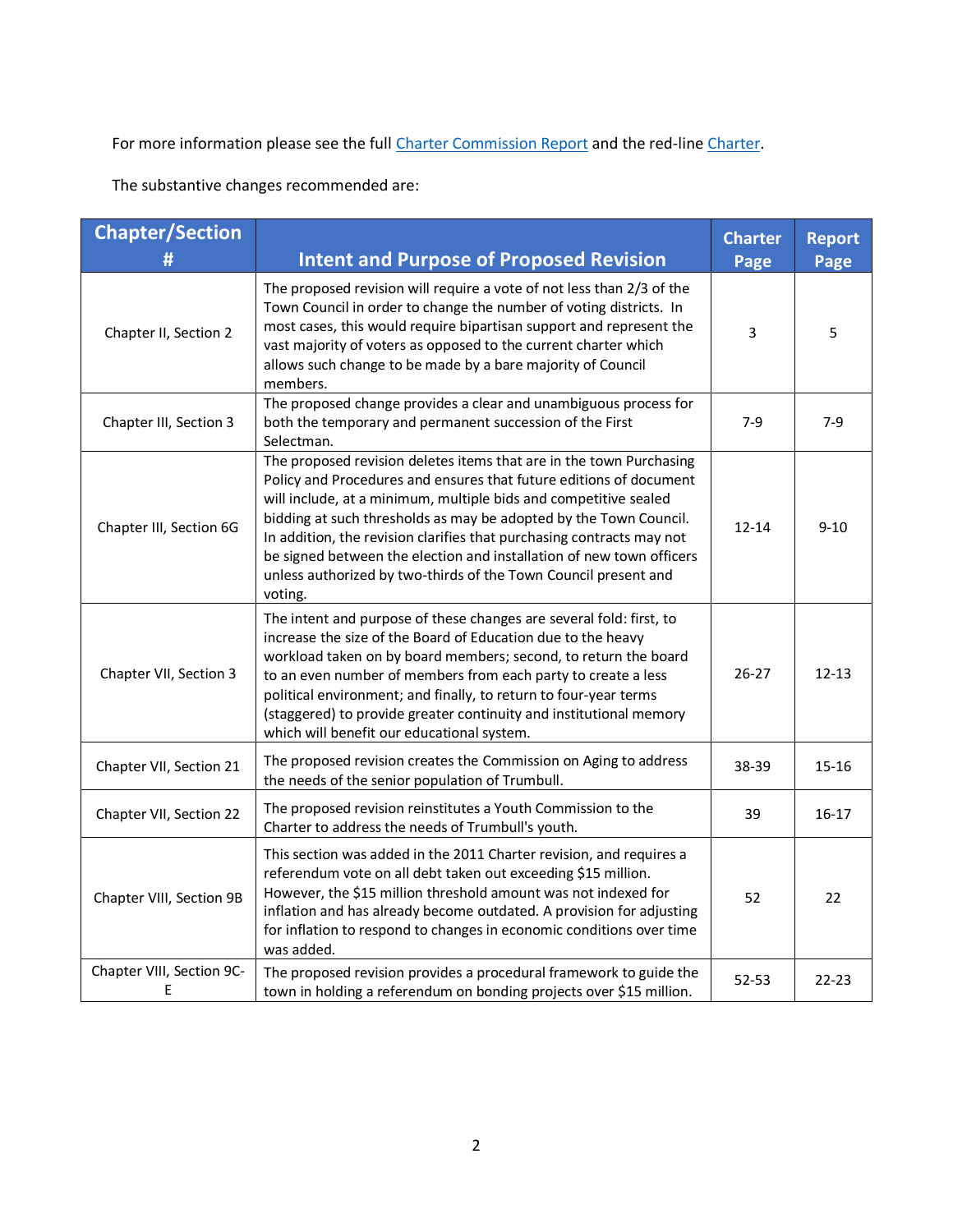Administrative/modernization/clarifying or state statute alignment changes are:

| <b>Chapter/Section #</b>                           | <b>Intent and Purpose of Proposed Revision</b>                                                                                                                                                                                                                                                                                                                                                               | <b>Charter</b> | <b>Report</b>  |
|----------------------------------------------------|--------------------------------------------------------------------------------------------------------------------------------------------------------------------------------------------------------------------------------------------------------------------------------------------------------------------------------------------------------------------------------------------------------------|----------------|----------------|
|                                                    |                                                                                                                                                                                                                                                                                                                                                                                                              | Page           | Page           |
| <b>Chapter I. Incorporation and General Powers</b> |                                                                                                                                                                                                                                                                                                                                                                                                              |                |                |
| Chapter I, Section 4B                              | The current Charter defines all references to "day(s)", unless<br>otherwise specified, to mean business days. The proposed<br>revision defines "business days" as any date that the Town Clerk's<br>Office is open Monday through Friday and provides that all<br>refences to "day(s)" in Chapter II of this Charter are calendar<br>days.                                                                   | $\overline{2}$ | $\overline{2}$ |
| <b>Chapter II. Legislative Branch</b>              |                                                                                                                                                                                                                                                                                                                                                                                                              |                |                |
| Chapter II, Section 1                              | The proposed revision clarifies the definition to include<br>committees that are created by the Town Council but are not<br>committees of the Town Council.                                                                                                                                                                                                                                                  | 3              | 4-5            |
| Chapter II, Section 5A                             | The proposed change adds the requirement of posting Town<br>Council meeting notices, including the agenda, on the Town<br>website.                                                                                                                                                                                                                                                                           | 4              | 6              |
| Chapter II, Section 5B                             | The proposed change brings the Charter in line with the Freedom<br>of Information Act and adds "non-privileged" language to clarify<br>that privileged documents, such as those to be discussed in<br>executive session, need not be posted. It also clarifies that<br>minutes of all meetings must be posted on the town's website by<br>the end of the 7th calendar day following the date of the meeting. | $4 - 5$        | 6              |
| Chapter II, Section 6                              | The proposed change eliminates the waiting period for<br>appointments to become effective in order to fill boards,<br>commissions and committees more quickly. The appointments<br>will become effective upon posting of notice on the town<br>website.                                                                                                                                                      | 5              | $6 - 7$        |
| Chapter II, Section 7                              | The proposed change revises the name of the section since it only<br>deals with Legislation, not appointments.                                                                                                                                                                                                                                                                                               | 5              | $\overline{7}$ |
| Chapter II, Section 8                              | The proposed change provides for posting of adopted legislation<br>on the town website in addition to publication in the newspaper.                                                                                                                                                                                                                                                                          | $5-6$          | 7              |
| <b>Chapter III. Executive Branch</b>               |                                                                                                                                                                                                                                                                                                                                                                                                              |                |                |
| Chapter III, Section 2                             | The proposed revision specifies that "days" are calendar days.                                                                                                                                                                                                                                                                                                                                               | $\overline{7}$ | $\overline{2}$ |
| Chapter III, Section 6B                            | The proposed revision specifies that "days" are calendar days.                                                                                                                                                                                                                                                                                                                                               | 10             | 2              |
| Chapter III, Section 12B                           | The proposed revision specifies that "days" are calendar days.                                                                                                                                                                                                                                                                                                                                               | 16             | $2 - 3$        |
| Chapter III, Section 15                            | The proposed revision brings the charter into conformity with<br>actual practice in Trumbull, other area communities and state<br>statute concerning bonding of Town employees.                                                                                                                                                                                                                              | 18-19          | 11             |
| <b>Chapter IV. Adopting the Annual Budget</b>      |                                                                                                                                                                                                                                                                                                                                                                                                              |                |                |
| Chapter IV, Section 2B                             | The proposed revision specifies that "days" are calendar days.                                                                                                                                                                                                                                                                                                                                               | 21             | 3              |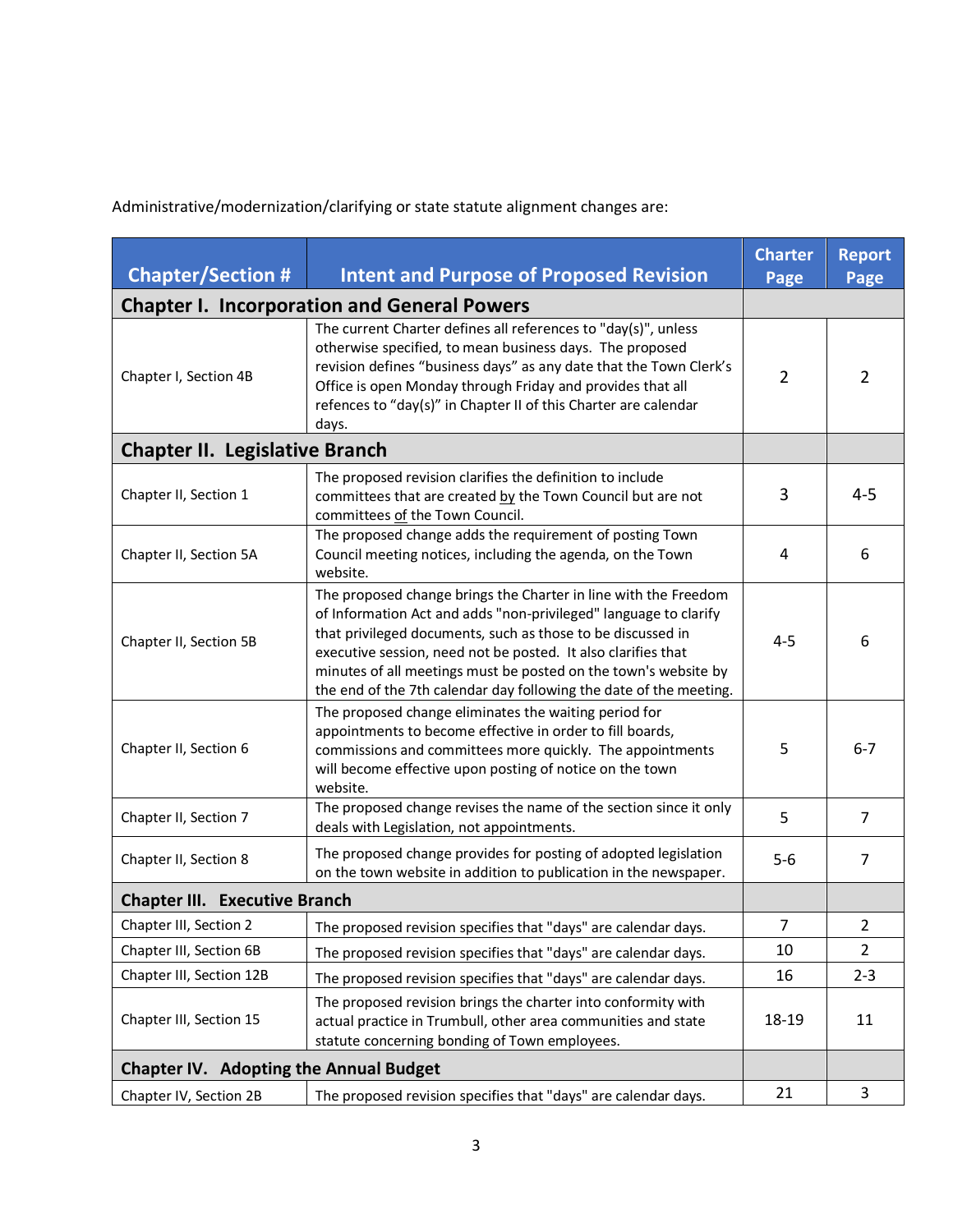| Chapter IV, Section 3A                                 | The proposed revision specifies that "days" are calendar days.                                                                                                                                                                                                                                                                                                                                                                                                                                                 | 22        | 3         |
|--------------------------------------------------------|----------------------------------------------------------------------------------------------------------------------------------------------------------------------------------------------------------------------------------------------------------------------------------------------------------------------------------------------------------------------------------------------------------------------------------------------------------------------------------------------------------------|-----------|-----------|
| <b>Chapter V. Appropriations from the General Fund</b> |                                                                                                                                                                                                                                                                                                                                                                                                                                                                                                                |           |           |
| Chapter V, Section 2C                                  | The proposed revision specifies that "days" are calendar days.                                                                                                                                                                                                                                                                                                                                                                                                                                                 | 24-25     | 3         |
| Chapter V, Section 2D                                  | The proposed revision updates the threshold for Town Council<br>review of Board of Finance actions since the dollar amounts have<br>not been changed since 1981.                                                                                                                                                                                                                                                                                                                                               | $24 - 25$ | $11 - 12$ |
| Chapter V, Section 2E                                  | The proposed revision specifies that "days" are calendar days.                                                                                                                                                                                                                                                                                                                                                                                                                                                 | $24 - 25$ | 3         |
| <b>Chapter VI. Bond Issues</b>                         |                                                                                                                                                                                                                                                                                                                                                                                                                                                                                                                |           |           |
| Chapter VI                                             | The proposed revision specifies that "days" are calendar days.                                                                                                                                                                                                                                                                                                                                                                                                                                                 | 26        | 3         |
| <b>Chapter VII. Boards and Commissions</b>             |                                                                                                                                                                                                                                                                                                                                                                                                                                                                                                                |           |           |
| Chapter VII, Section 4                                 | The proposed revision specifies that "days" are calendar days.                                                                                                                                                                                                                                                                                                                                                                                                                                                 | 29        | 3         |
| Chapter VII, Section 8A                                | The proposed revision brings the charter into compliance with<br>state statute regarding the number of members on the Police<br>Commission.                                                                                                                                                                                                                                                                                                                                                                    | 30        | 13        |
| Chapter VII, Section 11E                               | The proposed revision clarifies that gifts to the Parks & Recreation<br>Department may be accepted for recreation purposes in addition<br>to park purposes.                                                                                                                                                                                                                                                                                                                                                    | 33        | $13 - 14$ |
| Chapter VII, Section 17C-D                             | The proposed changes clarify who the Ethics Code applies to,<br>adds reference to applicable state statute, and brings into<br>conformance with FOI which does not allow for private hearings.                                                                                                                                                                                                                                                                                                                 | 36-37     | $14 - 15$ |
| Chapter VII, Section 25                                | The proposed change provides a mechanism for removal of an<br>appointed, but not elected, member of a board, commission, or<br>committee when that member does not meet a minimum<br>attendance standard. Removal is discretionary and not<br>mandatory to account for potential issues such as illness or other<br>hardship of a member. The section is also renumbered.                                                                                                                                      | 40        | 17        |
| Chapter VII, Section 26                                | The proposed revision clarifies that all boards, commissions and<br>committees must follow posting requirements for meetings as<br>specified in Chapter II, Section 5B.                                                                                                                                                                                                                                                                                                                                        | 41        | 17        |
| <b>Chapter VIII.</b><br><b>Electoral Process</b>       |                                                                                                                                                                                                                                                                                                                                                                                                                                                                                                                |           |           |
| Chapter VIII, Section 4                                | The proposed revision changes the title of this section from<br>"Majority Limitation" to "Minority Representation" to conform to<br>the statute it references, Section 9-167 of the General Statutes. In<br>addition, the revision clarifies that the numbers of nominees and<br>candidates voters can vote for under the requirements of this<br>section are not intended to be in conflict with the General<br>Statutes or other sections of the charter which deal with<br>nominating and voting processes. | 42        | $17 - 18$ |
| Chapter VIII, Section 5                                | The proposed revision provides for posting of board or<br>commission vacancies on the town website, thereby providing a<br>fairer process for the public. The section is also reorganized for<br>clarity.                                                                                                                                                                                                                                                                                                      | 43-44     | 18-19     |
| Chapter VIII, Section 6C                               | The proposed revision specifies that "days" are calendar days.                                                                                                                                                                                                                                                                                                                                                                                                                                                 | 45        | $3 - 4$   |
| Chapter VIII, Section 7B                               | The proposed revision specifies that "days" are calendar days.                                                                                                                                                                                                                                                                                                                                                                                                                                                 | 47        | 4         |
| Chapter VIII, Section 7D                               | The proposed revisions are designed to remove confusion caused<br>by use of the terms "voting machine" and "ballot labels".                                                                                                                                                                                                                                                                                                                                                                                    | 48-49     | 19-20     |